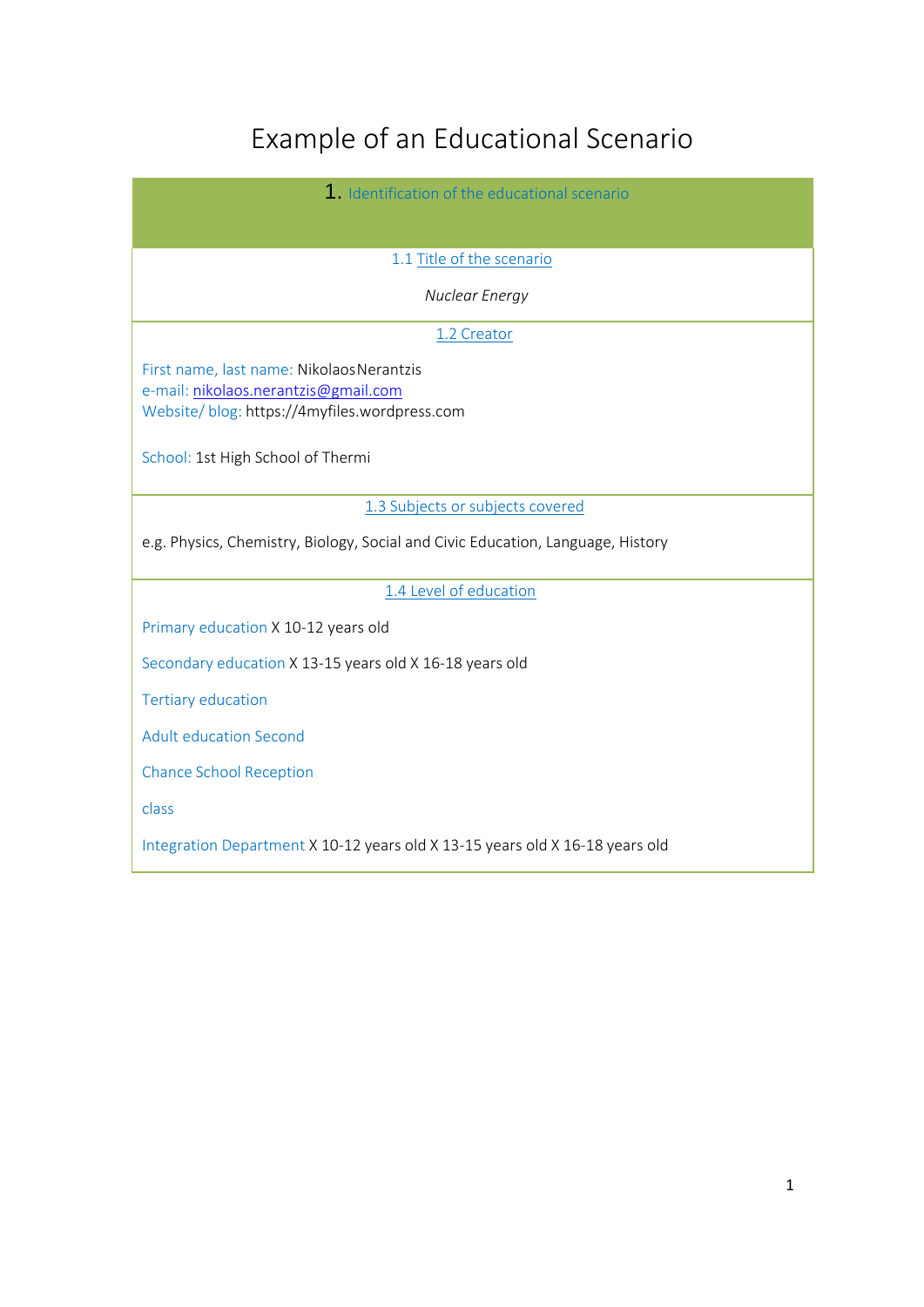#### 1.5 Learning outcomes

By the completion of this course/educational scenario, students are expected to have acquired the knowledge and skills to: ...

- Explore contemporary examples of ethical and environmental dilemmas.

- To practice and develop both psychomotor and language and communication skills.

- Create and answer questions about the facts of science and the responsibility of both the scientist and the citizen.

- Apply active listening and communication rules

- To develop their creative thinking and, in particular, their imagination and originality, their flexibility and fluency of thought.

- Develop the ability to edit and compose a variety of text types.

- Listen to different opinions and perspectives.

- Work cooperatively.

- Develop their emotional and interpersonal intelligence - and in particular their empathy.

- Recognise and promote critical thinking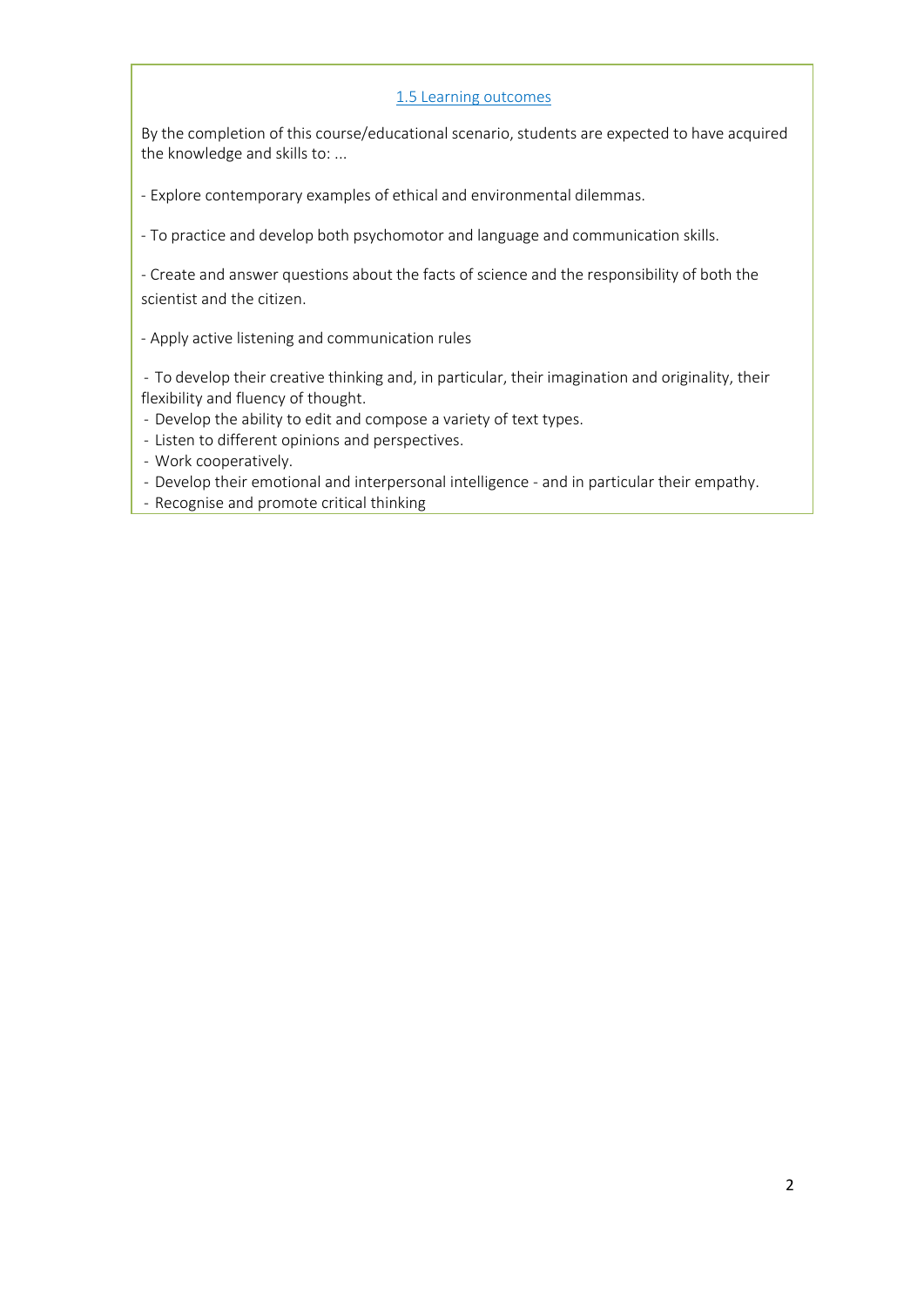| 1.6 Time - Duration                                                                                      |  |  |
|----------------------------------------------------------------------------------------------------------|--|--|
| In-class work: 8-10 hours                                                                                |  |  |
| Out-of-classpreparation: 2-3 hours                                                                       |  |  |
| 2. Development of the Educational Scenario                                                               |  |  |
|                                                                                                          |  |  |
|                                                                                                          |  |  |
| 2.1 General description                                                                                  |  |  |
| 2.1.1. Loading                                                                                           |  |  |
| (where students react to one of the terms to be discussed and analysed and the teacher                   |  |  |
| identifies their interest in the topic, their involvement and their prior knowledge.)                    |  |  |
| Questions to explore and define these terms:                                                             |  |  |
| > Have you heard the words/concepts 'radioactivity', 'nuclear energy',                                   |  |  |
| 'nuclear power plants'?                                                                                  |  |  |
| > What do they mean?                                                                                     |  |  |
| > In what context did you hear or read them?                                                             |  |  |
| > Can you find synonyms and/or important personalities associated with                                   |  |  |
| them?                                                                                                    |  |  |
| > Can you 'connect' them (with various 'paths')?                                                         |  |  |
| > In which cases would you use these concepts?                                                           |  |  |
| > Do they have some other meaning?                                                                       |  |  |
| > Do you know what needs are covered by nuclear power generation?                                        |  |  |
| > Can you imagine what factors may influence the choice of nuclear fission                               |  |  |
| power generation instead of a renewable energy source (e.g. wind, solar,<br>geothermal energy, biomass); |  |  |
| > Could we operate a nuclear power plant in Greece safely?                                               |  |  |
|                                                                                                          |  |  |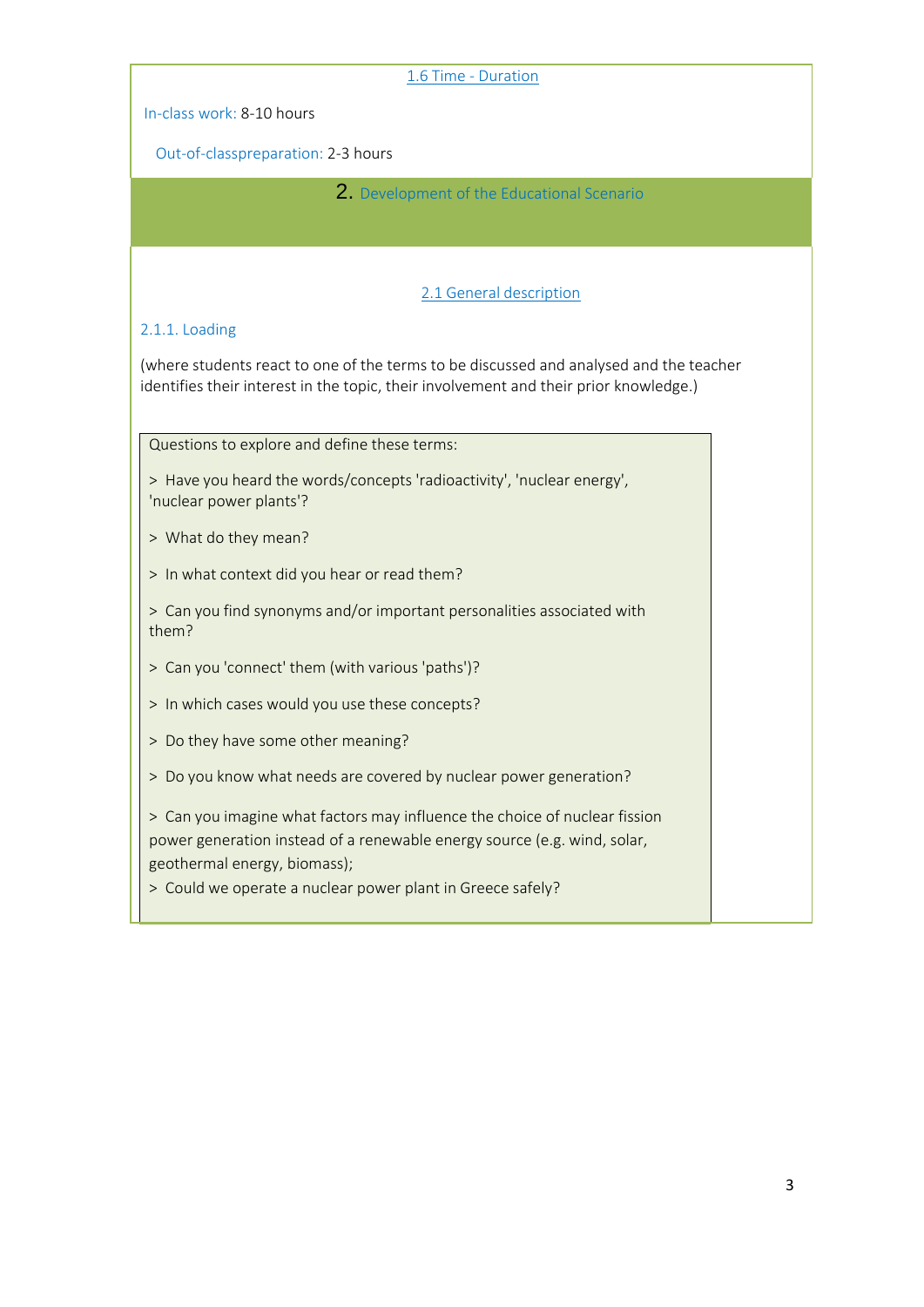2.1.2.Stimulus

One of the following is suggested, depending on the age of the students or the class

A. GENERAL

Introduction

> Radioactivity - Marie Curie [\(http://bit.ly/2XnEefn,](http://bit.ly/2XnEefn) [TheatrePerformance\)](https://www.ianos.gr/i-apologia-tis-mari-kiouri-0432234.html)

> Nuclear energy - General [\(http://bit.ly/2NfMA55\)](http://bit.ly/2NfMA55))

> Nuclear power plants - IEA [\(https://www.iea.org/geco/data\),](http://www.iea.org/geco/data)) technology (Zohuri & McDaniel, 2018)

> Energy needs - global energy demand [\(https://www.iea.org/geco/emissions\)](http://www.iea.org/geco/emissions))

> Renewable energy sources -

> Safety - nuclear accidents [\(http://bit.ly/2Zzuf3X\),](http://bit.ly/2Zzuf3X)) Chernobyl radioactive fallout (UNSCEAR (2008)), Maps of geotectonic zones & faults of Greece [\(http://bit.ly/2WQGZS8 &](http://bit.ly/2WQGZS8) <http://bit.ly/2WUooEE> & [http://bit.ly/2L5t48v\)](http://bit.ly/2L5t48v))

# Video

> How do nuclear power plants work? (TED Ed) <https://youtu.be/R7WPEYGr1Vs>

> Inside a nuclear reactor core (BBC) [https://youtu.be/MGj\\_aJz7cTs](https://youtu.be/MGj_aJz7cTs)

> Nuclear power worldwide - An error or the future? (DW) [https://www.dw.com/en/nuclear](https://www.dw.com/en/nuclear-power-worldwide-an-error-or-the-future/av-19281067)power-worldwide-an-error-or-the-future/av-19281067

> Russia's 'floating Chernobyl' nuclear power plant heads out to sea (DW) [https://www.dw.com/en/russias-floating-chernobyl-nuclear-power-plant-heads-out-to-sea/a-](https://www.dw.com/en/russias-floating-chernobyl-nuclear-power-plant-heads-out-to-sea/a-43579556)43579556

> French nuclear power plants pose a grave security risk - lawmakers (DW) [https://www.dw.com/en/french-nuclear-power-plants-pose-a-grave-security-risk-lawmakers/a-](https://www.dw.com/en/french-nuclear-power-plants-pose-a-grave-security-risk-lawmakers/a-44546734)44546734

> Nuclear Power Plant Safety (DW) [https://www.dw.com/en/nuclear-power-plant-safety/av-](https://www.dw.com/en/nuclear-power-plant-safety/av-6477091)6477091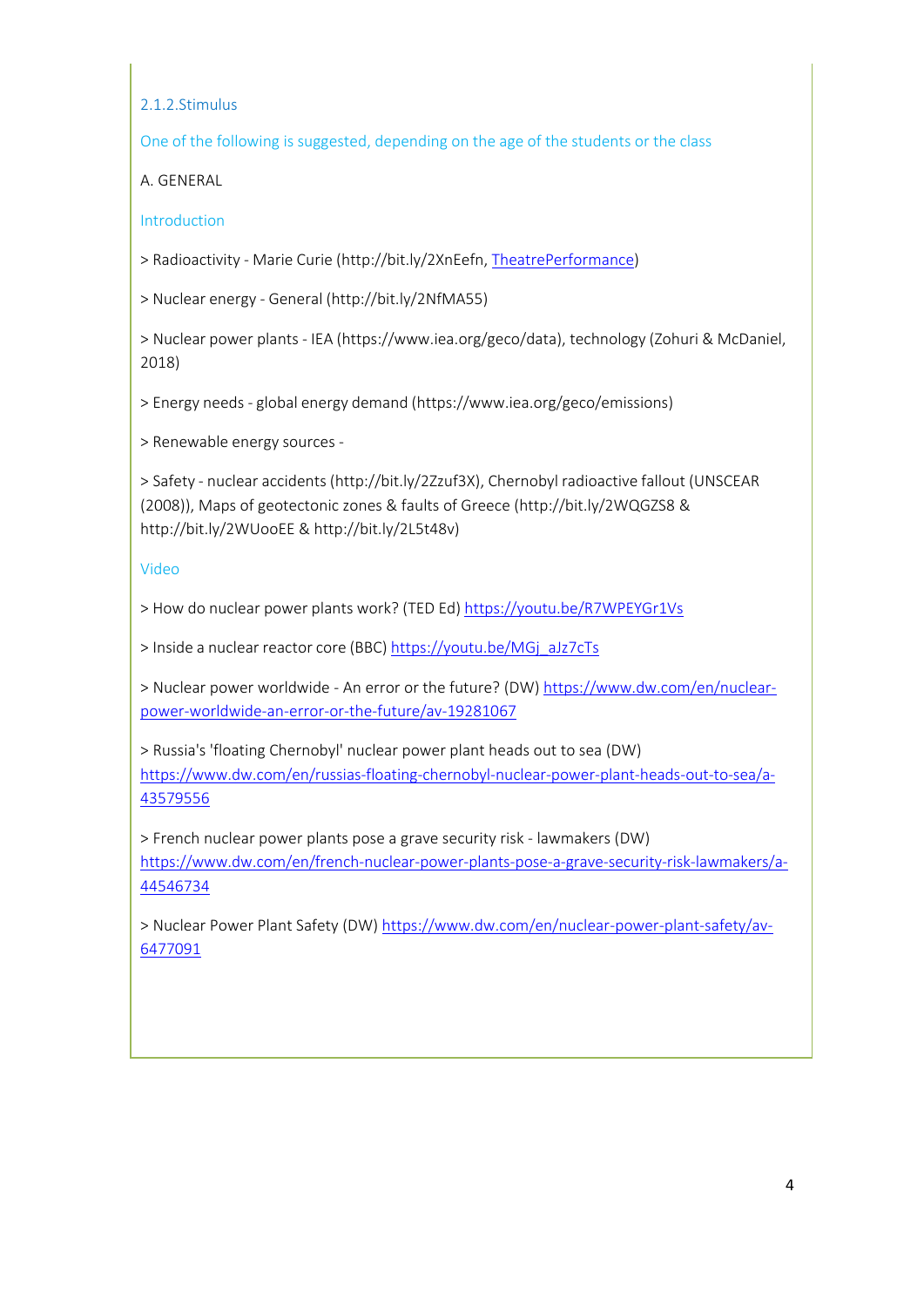## Β. FOR THE DOCUMENTARY THEATRE (SUBJECT: CHERNOBYL)

#### Introduction

Animation "How I survived Chernobyl" <https://youtu.be/BQcuMUu8KvE>

Animation "Chernobyl Suicide Squad - 3 Men Who Prevented Even Worse Nuclear Disaste[r"](https://youtu.be/vntKopJeeuo) <https://youtu.be/vntKopJeeuo>

Animation "Chernobyl Radiation" [https://youtu.be/\\_USpAPkAd5A](https://youtu.be/_USpAPkAd5A)

Testimonials (Video)

#1 <https://youtu.be/xACDtWlIntE>

#2<https://youtu.be/v7DPtp16P3o>

From the press

#1 <https://www.bbc.com/news/world-europe-48580177>

#2 <https://www.bbc.com/future/article/20190725-will-we-ever-know-chernobyls-true-death-toll>

#3 <https://time.com/5255663/chernobyl-disaster-book-anniversary/>

#4 [https://www.theguardian.com/environment/2019/jun/16/chernobyl-was-even-worse-than](https://www.theguardian.com/environment/2019/jun/16/chernobyl-was-even-worse-than-tv-series-kim-willsher)tv-series-kim-willsher

#5 [https://www.theguardian.com/environment/2019/jun/07/chernobyl-now-i-was-not-afraid](https://www.theguardian.com/environment/2019/jun/07/chernobyl-now-i-was-not-afraid-of-radiation-a-photo-essay)of-radiation-a-photo-essay

#6 [https://www.nationalgeographic.com/travel/destinations/europe/ukraine/exclusion-zone](https://www.nationalgeographic.com/travel/destinations/europe/ukraine/exclusion-zone-chernobyl-ukraine/)chernobyl-ukraine/

#7 [https://nsarchive.gwu.edu/briefing-book/nunn-lugar-russia-programs/2019-08-15/top](https://nsarchive.gwu.edu/briefing-book/nunn-lugar-russia-programs/2019-08-15/top-secret-chernobyl-nuclear-disaster-through-eyes-soviet-politburo-kgb-us-intelligence)secret-chernobyl-nuclear-disaster-through-eyes-soviet-politburo-kgb-us-intelligence

#8 <https://www.dianuke.org/secret-chernobyl-documents-expose-the-cover-up/>

#9 [https://www.deseret.com/1996/4/13/19236968/online-document-chernobyl-claiming-a](https://www.deseret.com/1996/4/13/19236968/online-document-chernobyl-claiming-a-second-generation-of-victims)second-generation-of-victims

Living

#3 <https://youtu.be/quYUNf7eCYg>

#4 <https://youtu.be/2mVgFAsvAyg>

#5 [https://youtu.be/\\_N8p-ujQXbQ](https://youtu.be/_N8p-ujQXbQ)

2.1.3. Discussion as a reaction to the stimulus

Students' first reactions to the material from 'A' are explored. General'.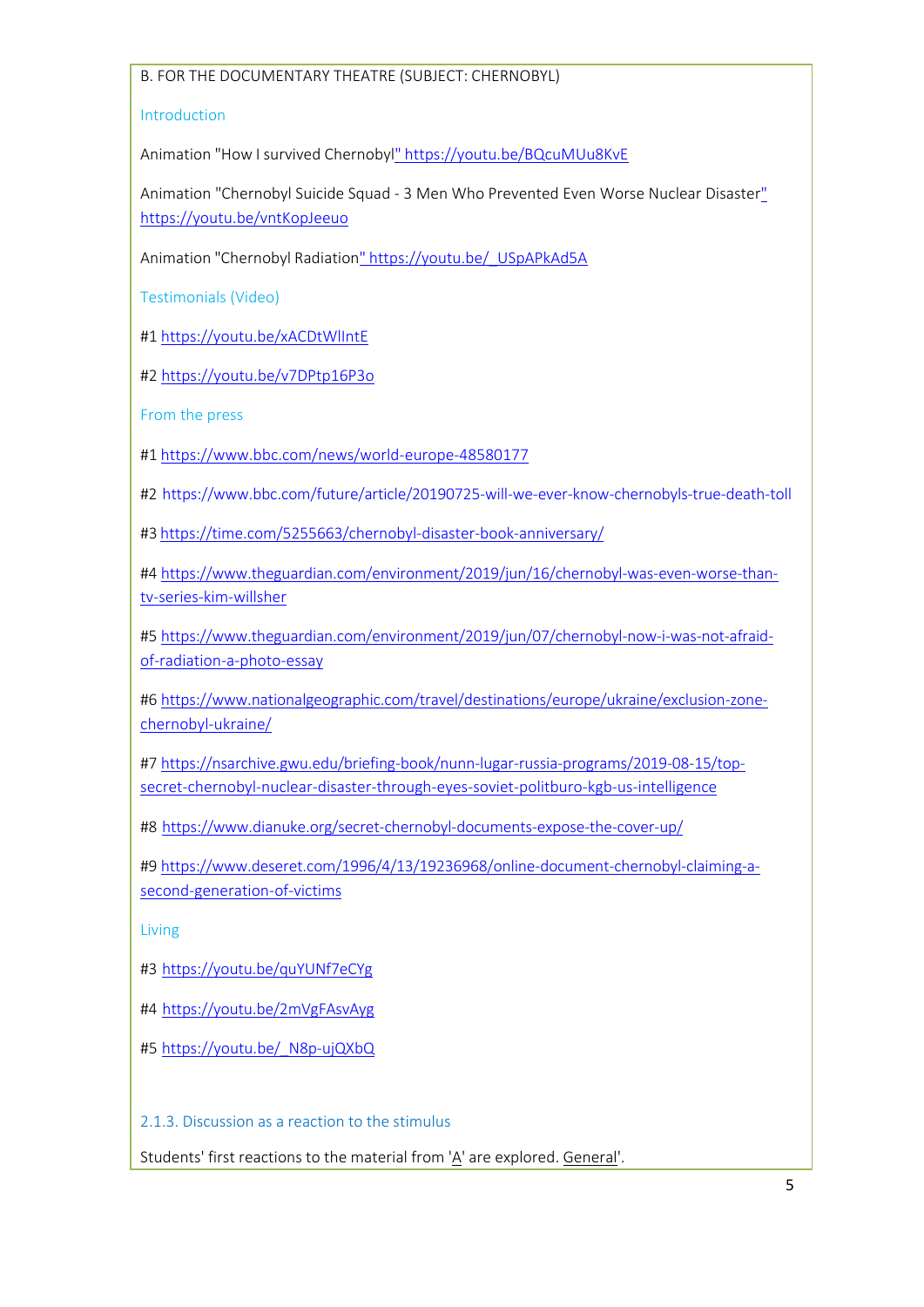## 2.1.4. The basic concept(s)

Students further analyse and define the basic concept(s), based on questions, dictionary, etc., and try to find the real meaning of the concepts in a different context. The following material is used:

> PhET simulations [Nuclear Fission &](https://phet.colorado.edu/en/simulation/legacy/nuclear-fission) [Radioactive Dating Game .](https://phet.colorado.edu/en/simulation/legacy/radioactive-dating-game)

## **Thoughts**

> The need for more electricity is growing worldwide (population growth, industrial, technological and urban use, etc.).

> Indeed, even countries that have not had a nuclear power programme intend to develop one in the future.

> New technology nuclear power plants are considered to be safer (for humans and the environment) than the 'older' ones - the ones that are now in operation.

> The more nuclear power we use to generate electricity, the less carbon and/or hydrocarbons we use, and that is definitely a plus.

> Even if 'minimal', there is always the risk of a nuclear accident (Note: The three worst nuclear accidents are considered to be those at Three Mile Island (USA) in 1997, Chernobyl (former USSR, now UKR) in 1986, and Fukushima Daiichi (JPN) in 2011), which can be magnified by a natural disaster event (such as earthquake, tsunami - see Fukushima Daiichi in 2011)

> And what about the radioactive waste? (e.g. sending them to the Sun is not a 'solution')

# 2.1.5. Theatrical techniques

In this phase, students explore and experience the topic through experiential theatre exercises of various genres/forms of theatre. In this teaching proposal, Documentary Theatre is proposed. By way of introduction, the following two activities are proposed:

# Α. Introductory Activities

\* '*Energy Theater*' (Scherr et al., 2013).

This activity aims to consolidate the concept of energy through physical activity in the body.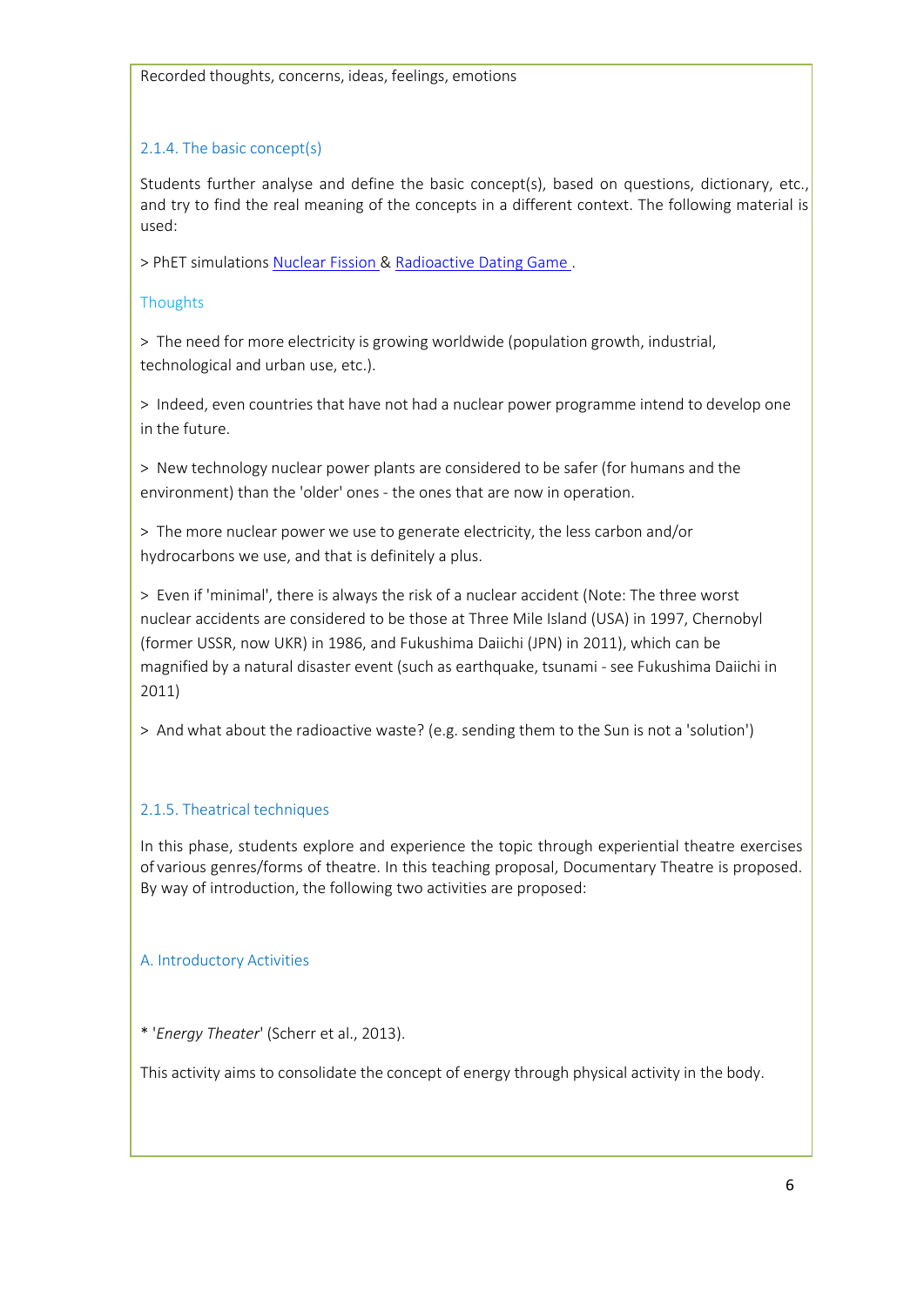The 'rules': 1. Each student is a unit of energy, 2. Each student has one form of energy at a time, 3. There are designated areas on the floor which correspond to objects, 4. Each student indicatesthe form of energy in some way (e.g. a gesture - our suggestion: using sign language), 5. Students move from one area to another as the energy is transferred and change the gesture (=form of energy) if it changes or make it more pronounced if the amount of a particular energy in a particular object or form increases (or decreases).

## \* *Radioactive Ping-Pong Balls* [\(link\)](http://nuclearconnect.org/in-the-classroom/for-teachers/radioactive-ping-pong-balls)

This activity aims to highlight teamwork to solve a problem.

The 'task' is to transfer... 'radioactive' ping pong balls from one place to another - e.g. from a box, a bag or a table - using only the 'right tools' (e.g. paper clips, straws, rubber bands, plastic spoons, pieces of tape). We suggest using (large) work gloves and protection (e.g. mask) for the eyes, mouth or whole face. Another suggestion is to work in the dark using 'black light' and suitable paint for ping pong balls.

## Β. Document Theatre

Continuing in the implementation, it is good to mention that through the documentation performances we seek and aim at the most *direct* reference and engagement for the issues we are discussing in this teaching intervention as well as the promotion of *improvisation* and *imagination*. The material from the 'B. For Documentary Theatre'.

The 'steps'...

> It is noted that, although in this proposal there is ready/available documentation material (written material from the electronic press, audiovisual material from various sources, etc.), the teacher can ask the students to research and collect documents (e.g. oral histories of the past, passages of laws, conference proceedings).

Each group selects the documentation material it wishes to process and proceeds to analyse and edit it - looking for the points that will trigger actions and reactions. The aim is to create a theatrical text (one-person performance, representation for two or more characters). The 'first drawing' is produced

> The teams communicate the 'first drafts' to each other. Feedback - Suggestions - Reflections

> Each group discusses and comes up with the final text.

- > Preparation (rehearsals)
- > Presentation of projects.

>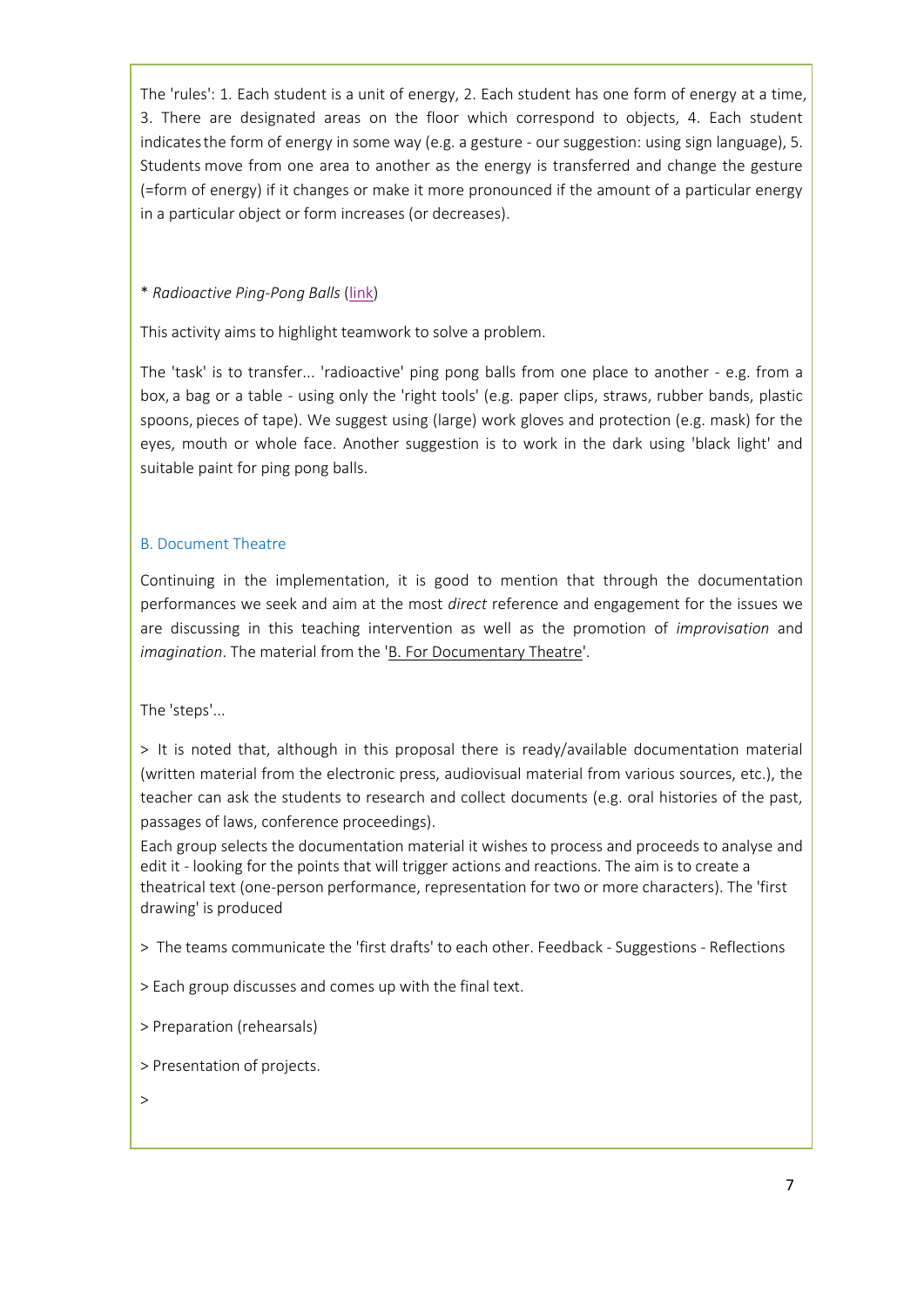## 2.1.6.Discharge

Students 'step out' of their roles as actors and first discuss how they felt and how they feel now.

Α. How do you feel now? How do you think person A/B ... feels now? How did it feel while in this dilemma? How do you think each person in the project felt during their participation in it? Was it easy to do? Why? Why not? What did you notice about yourself doing this? What would you do if you were person A or person B etc.?

Β. Start with questions about emotions:

α) What was that for you? b) How did you feel when you saw / heard / did this?

Γ. Now let the thoughts express themselves:

α) What came to your mind when you saw/heard/did this; b) What connections do you see, if any?

D. Supporting questions

 $\alpha$ ) How do you know that?(Instead of "Why did you say that?" which could be seen as an accusation rather than an actual question) b) Can you elaborate or talk more about it? c) How does this affect our lives, our relationships?

d) What would be the story behind it?

Throughout this activity, encourage people to be polite and considerate.

Q. Use paraphrasing of the words. For example, "I heard you say that........................ did you mean ........ or ...".

F. Describe personal feelings instead of judging someone else's behaviour. For example, "I felt .... when you said/did..." as opposed to "What you said was not OK

Ζ. Encourage people to observe their feelings as if they were observers. I often give an example: it's sort of an analogy of being like the sky and seeing the clouds (of thoughts) form different shapes. My role then shifts as if I were an observer of my feelings and thoughts.

H. Be aware of your feelings. Don't judge them. Notice what you notice.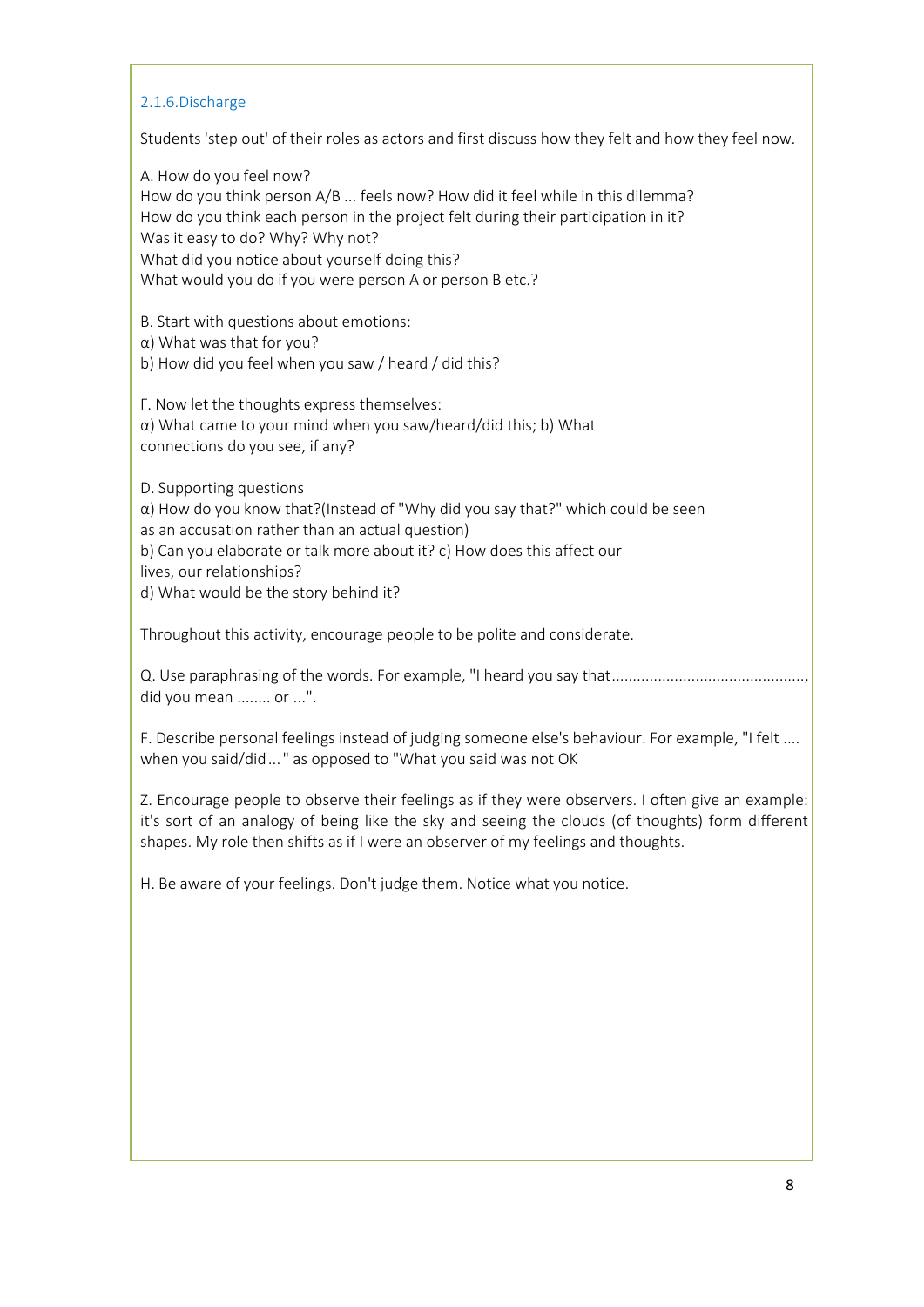#### 2.1.7. Discussion for investigation

The teacher leads a discussion based on questions that develop critical thinking.

> Define the main issue (or disagreement): what do you think is ...?

> Where does this concept/phenomenon/term exist, in your opinion, at what level, (social) place, location and field? How widespread is it in the community and society?

In what form / type do they exist?

 $\triangleright$  What are their consequences on a personal, local, national, social level?

If is there an extreme form of this problem?

> What kind of solutions can you propose? Short-term, medium-term, longterm solutions?

> Are there many solutions? Are there permanent solutions?

 $\overline{\phantom{a}}$  Do you think that making this problem public or sharing it with someone can help solve it or not? Why and how?

 $\triangleright$  What evidence can you present for / against ...?

> How ...as opposed to ...?

 $\triangleright$  How could you describe or map ...? Explain your answer with examples.

 $\triangleright$  Why is it ... important? Explain your reasoning.

> What are the advantages and disadvantages ...?  $\triangleright$  How could you judge the accuracy ...?

 $\triangleright$  What are the differences between ... and ...?

> How is ... related to ...?

 $\triangleright$  Describe ... from the perspective of ....

 $\triangleright$  What do you think about ......? Explain your reasoning.

 $\triangleright$  When can............ be most useful and why?

> How could you create or design a new..................................................; Explain your thinking.

> What solutions could you propose to the problem................... ; What might be the most effective and why?

 $\triangleright$  What could happen if you combine ... and ......................

 $\triangleright$  Do you agree that ; Why yes or why not?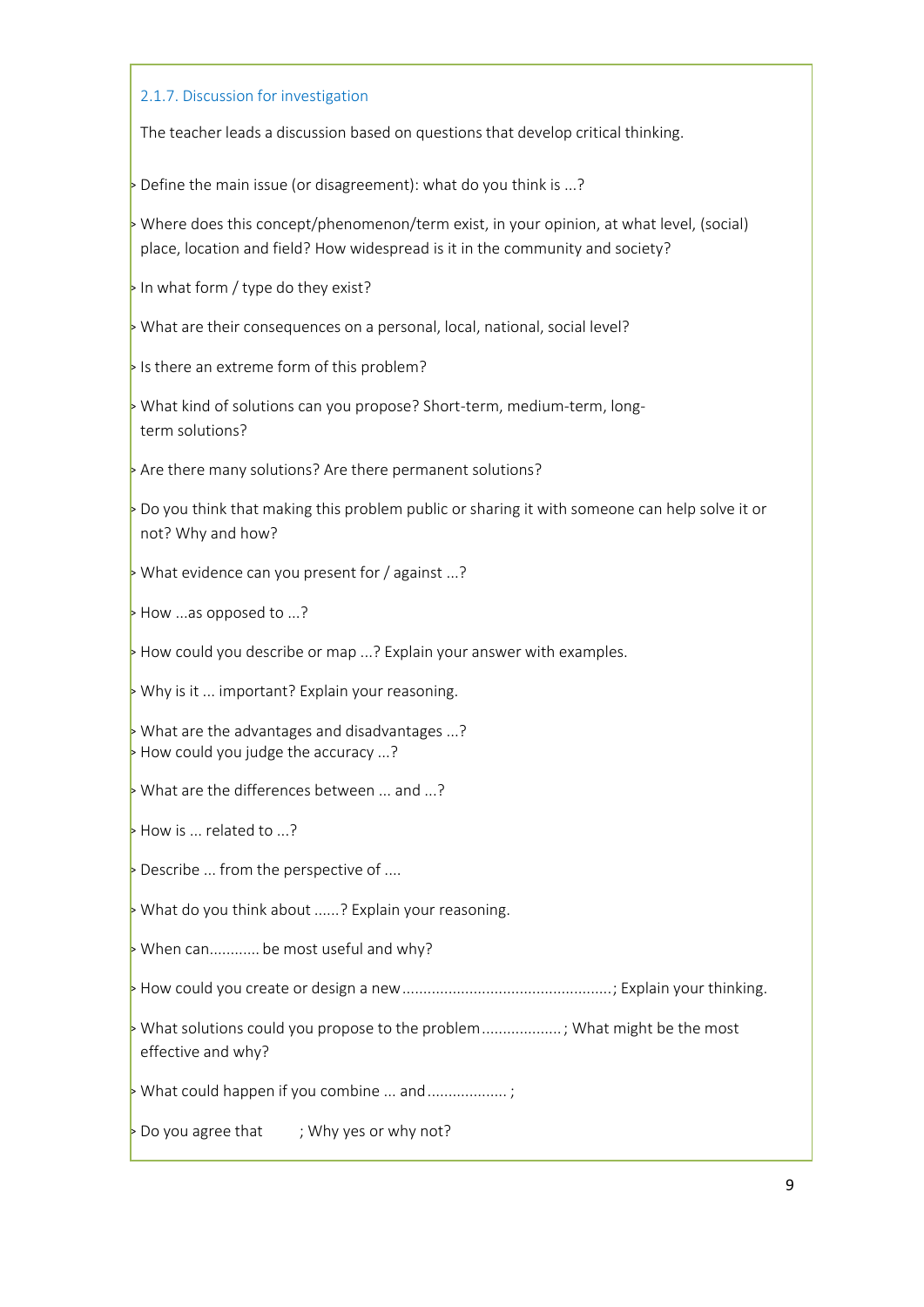| $\triangleright$ How it is  an example                                                                                                                                                                                                                                                                                                                                                                                                                                                                                                                                                                                                                                                                                                                                                                                                                                                                                     |
|----------------------------------------------------------------------------------------------------------------------------------------------------------------------------------------------------------------------------------------------------------------------------------------------------------------------------------------------------------------------------------------------------------------------------------------------------------------------------------------------------------------------------------------------------------------------------------------------------------------------------------------------------------------------------------------------------------------------------------------------------------------------------------------------------------------------------------------------------------------------------------------------------------------------------|
| > What are the most important parts or features of the ;                                                                                                                                                                                                                                                                                                                                                                                                                                                                                                                                                                                                                                                                                                                                                                                                                                                                   |
| > What details  are more important and why?                                                                                                                                                                                                                                                                                                                                                                                                                                                                                                                                                                                                                                                                                                                                                                                                                                                                                |
| $\triangleright$ What patterns do you observe in the ;                                                                                                                                                                                                                                                                                                                                                                                                                                                                                                                                                                                                                                                                                                                                                                                                                                                                     |
|                                                                                                                                                                                                                                                                                                                                                                                                                                                                                                                                                                                                                                                                                                                                                                                                                                                                                                                            |
| > What does the<br>important?                                                                                                                                                                                                                                                                                                                                                                                                                                                                                                                                                                                                                                                                                                                                                                                                                                                                                              |
|                                                                                                                                                                                                                                                                                                                                                                                                                                                                                                                                                                                                                                                                                                                                                                                                                                                                                                                            |
| How could they  and  work together? How do they work separately and together and<br>with<br>different ways;                                                                                                                                                                                                                                                                                                                                                                                                                                                                                                                                                                                                                                                                                                                                                                                                                |
| Where is  more / less; Explain your reasoning.                                                                                                                                                                                                                                                                                                                                                                                                                                                                                                                                                                                                                                                                                                                                                                                                                                                                             |
| 2.1.8. Personalisation                                                                                                                                                                                                                                                                                                                                                                                                                                                                                                                                                                                                                                                                                                                                                                                                                                                                                                     |
| The teacher invites the students to look at the whole issue from a personal point of view, in order<br>to get more involved and mobilised.<br>- Have I been in a similar position or in a situation like this?<br>- From which angle have we 'illuminated' the issue?<br>- Why did we decide on this particular issue?<br>- What did I do, how did I react?<br>- How did I feel and how do I feel about it now?<br>- How do I feel now, after this conversation?<br>- Are there people I could consult on this issue?<br>-What is my main concern about the issue I wanted to share with others?<br>- What would I want, what do I wish to change?<br>- Can I create a personal Action Plan for this issue? (Learn, Act, Share)<br>- Have I heard of a similar or related situation? Where does it happen? What are the<br>commonalities and what are the differences?<br>- What can we do today about similar situations? |
| 2.1.9. Action Plan                                                                                                                                                                                                                                                                                                                                                                                                                                                                                                                                                                                                                                                                                                                                                                                                                                                                                                         |
| Draw on the following material on the environment and existing case law and propose a<br>'roadmap' for action.                                                                                                                                                                                                                                                                                                                                                                                                                                                                                                                                                                                                                                                                                                                                                                                                             |
| > 'Environment & STEM Education' http://wp.me/p3oRiZ-fo                                                                                                                                                                                                                                                                                                                                                                                                                                                                                                                                                                                                                                                                                                                                                                                                                                                                    |
| 'Environment's Laws' https://4myfiles.wordpress.com/sd/yliko_e/nomoi_e/                                                                                                                                                                                                                                                                                                                                                                                                                                                                                                                                                                                                                                                                                                                                                                                                                                                    |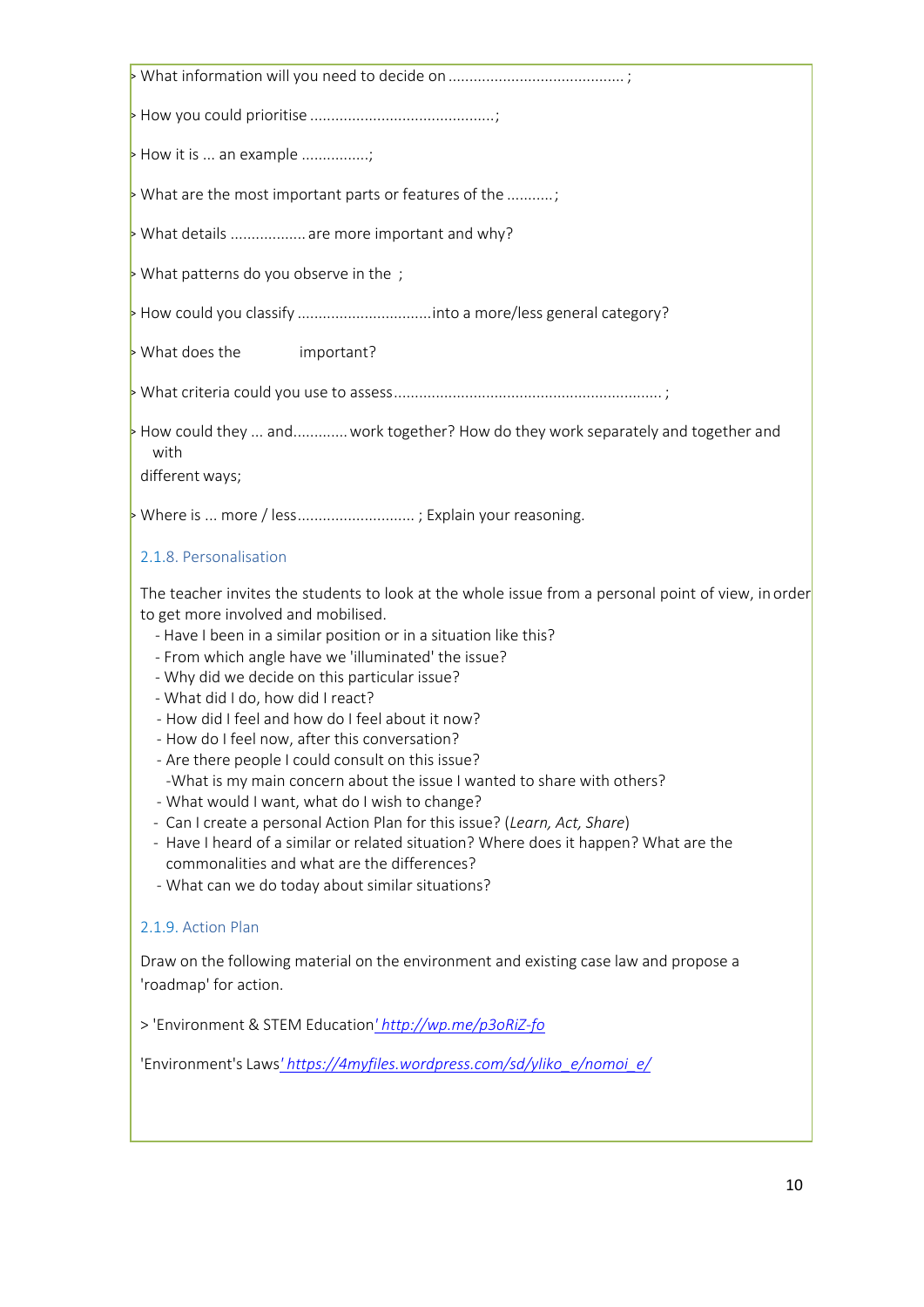## 2.2 Infrastructure and available materials

- Enough space to act, like in a schoolyard.
- The texts and the (multi-)media we need (photos, videos).
- Computer (projector, internet access).

Some accessories that can be used for the needs of the roles.

# 2.3 Variations

If we have groups of 'experienced' students, we can use other types of theatre such as 'verbatim theatre', 'reality based theatre', 'theatre of witness' and 'theatre of fact'.

# 2.4 Challenges and problems

> Many students find it difficult to 'perform', to expose themselves in front of an audience.

> Many students find it difficult to share their problem in front of an audience.

> If there are students with disabilities and/or special educational needs, you must ensure the accessibility of the material.

> It is not easy to find reliable evidence (narratives, archived material, reports, interviews, videos, films, photographs, objects, maps, scientific research, laws, etc.).

This educational approach is not well known to teachers, students and parents/guardians.There may be a 'reaction to change'.

# 2.5. Further reading

HBO Traile[r \(https://www.newsweek.com/chernobyl-disaster-first-responders-true-story-deaths](http://www.newsweek.com/chernobyl-disaster-first-responders-true-story-deaths-)radiation-1415722)

Infographics

<https://www.compoundchem.com/2016/04/26/nuclear-reactors/> \*\*

[https://www.earthlymission.com/radioactive-fallout-from-the-chernobyl-disaster/?cn](https://www.earthlymission.com/radioactive-fallout-from-the-chernobyl-disaster/?cn-reloaded=1)reloaded=1 \*\*

[https://www.livescience.com/13858-chernobyl-nuclear-disaster-25-years.html](https://visual.ly/community/Infographics/environment/aftermath-chernobyl-disaster)

<https://visual.ly/community/Infographics/environment/aftermath-chernobyl-disaster>

<https://www.graphicnews.com/en/pages/05647/chernobyl>

> GoLab ILS "Radioactivity: is it always harmful to people? [\(link\)](https://www.golabz.eu/ils/%cf%81%ce%b1%ce%b4%ce%b9%ce%b5%ce%bd%ce%ad%cf%81%ce%b3%ce%b5%ce%b9%ce%b1-%ce%b5%ce%af%ce%bd%ce%b1%ce%b9-%cf%80%ce%ac%ce%bd%cf%84%ce%b1-%ce%b2%ce%bb%ce%b1%ce%b2%ce%b5%cf%81%ce%ae-%ce%b3%ce%b9%ce%b1-%cf%84%ce%bf%cf%85%cf%82-%ce%b1%25c)